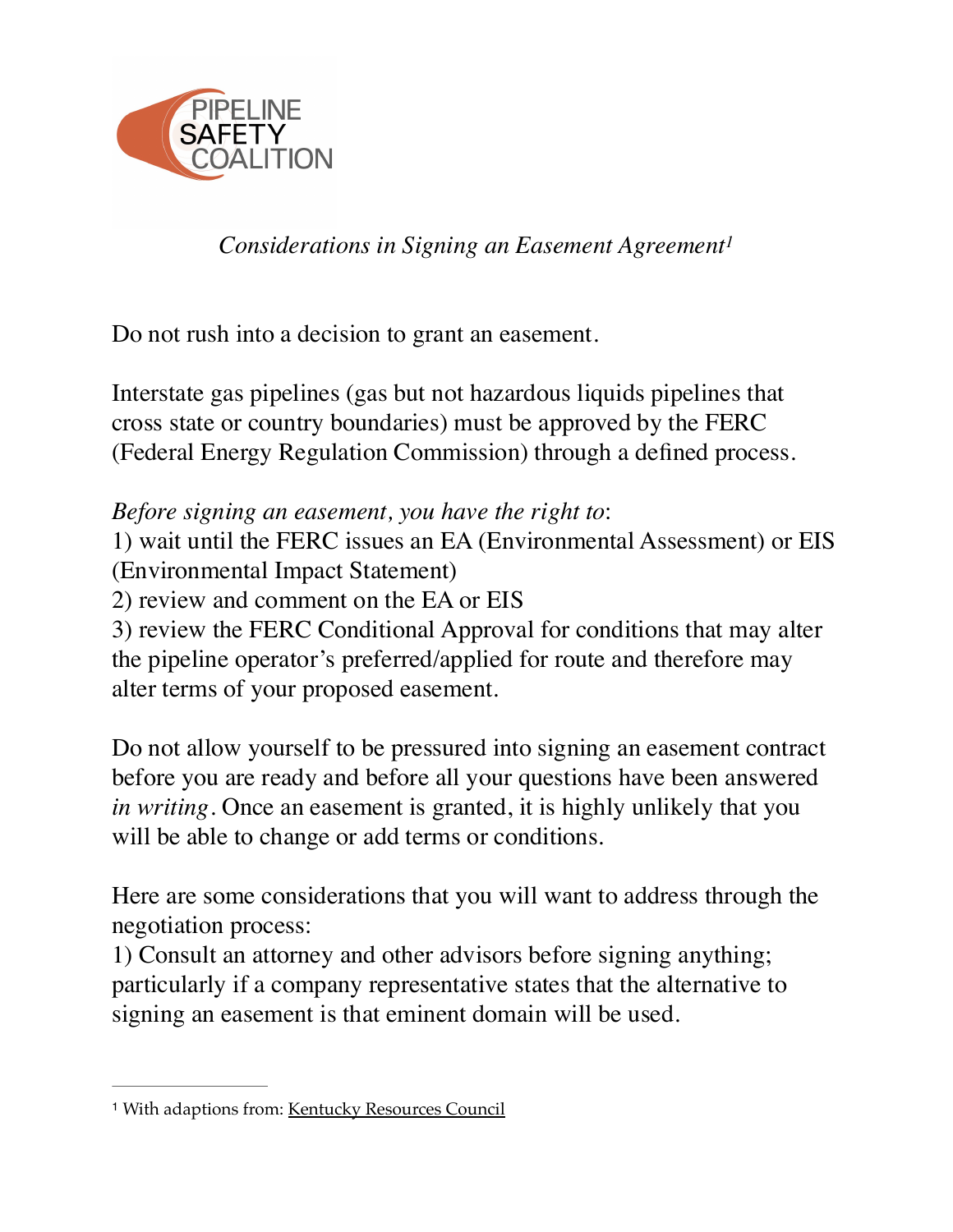2) Do not to sign an easement based on a fear that your property will be taken by condemnation if you do not. Eminent domain does NOT allow the pipeline company to take your home or land away from you.

3) Eminent domain allows the pipeline operator to purchase the use of the land inside the Right of Way in perpetuity unless you are able to specify a set period of time or can write into the agreement termination upon the time at which the pipeline ceases to be used.

4) The landowner retains ownership of the land inside the Right of Way and therefore continues to pay all taxes and insurance on the Right of Way (ROW).

5) Easements you will be asked to sign are written for the benefit of the company seeking the right to access and use your property. Consult an attorney and/or other advisors to help negotiate easement terms that protect your interests.

6) Once an easement is established on your land, it is easy for the pipeline company to expand the ROW to expand the size of existing pipelines and/or add new pipelines.

7) Payments made to landowners for an easement are considered taxable income by the IRA. You should seek advice from your accountant or tax professional.

8) Granting an easement may affect your insurance policy availability and rates, for which you should consult your homeowner insurance agent.

9) Granting an easement may affect your existing mortgage or the ability to refinance your mortgage, so the bank or other institution holding your mortgage should be consulted.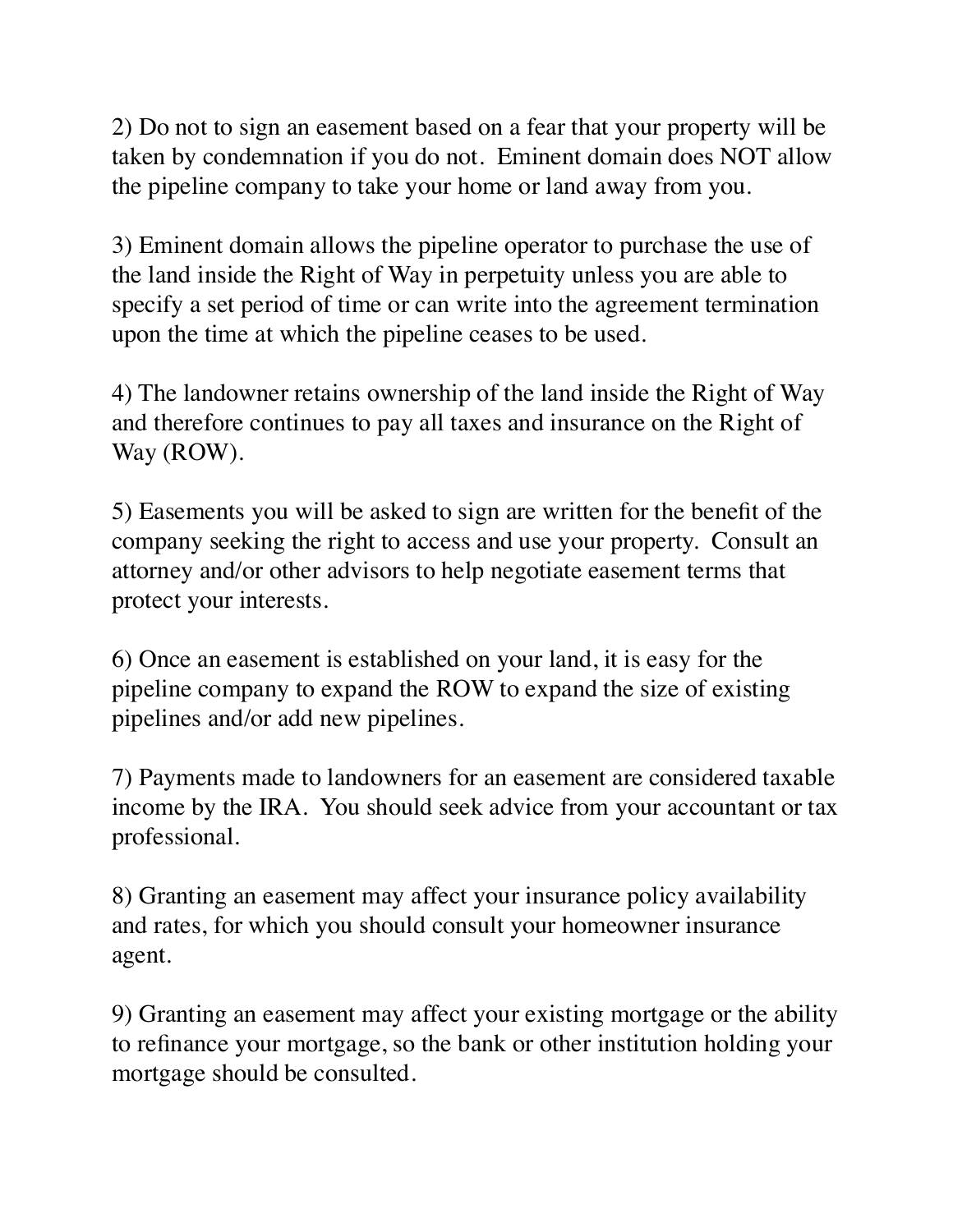10) If you do not own your property outright, your mortgage company has the right to require some or all of the easement payment made to landowners be paid toward outstanding balances.

11) Granting an easement may affect your property value, the ability to develop your property, and the marketability of your property. Check with your realtor about the impact that granting an easement for a hazardous material pipeline or natural gas liquids pipeline may have on the value or use of your property.

# **Compensation:**

1) Payment details may be specified, for example, for the easement, damages to crops, timber or other products located within or outside of the easement, impact to land value, division between the landowners and the surface tenant, duration, survey fees, legal review fees, recording fees, and taxes on payment.

2) Payment amounts are negotiable.

### **Questions to ask before you consider signing an easement:** *Always obtain written answers*

1) What is the minimum depth of cover for the proposed pipeline. Minimum federal standards require 3-feet to top of pipe, 2-feet if in bedrock, but a greater depth can be negotiated. The agreement can specify that the depth of cover shall be maintained at all times, to address possible settlement or subsidence.

2) How many and what size of pipelines will be allowed, what can be transported in the pipeline, the maximum size and maximum pressure of pipelines can all be specified and limited in your agreement. If you do not limit the number and size of pipelines, new pipelines could be added without your permission within the ROW.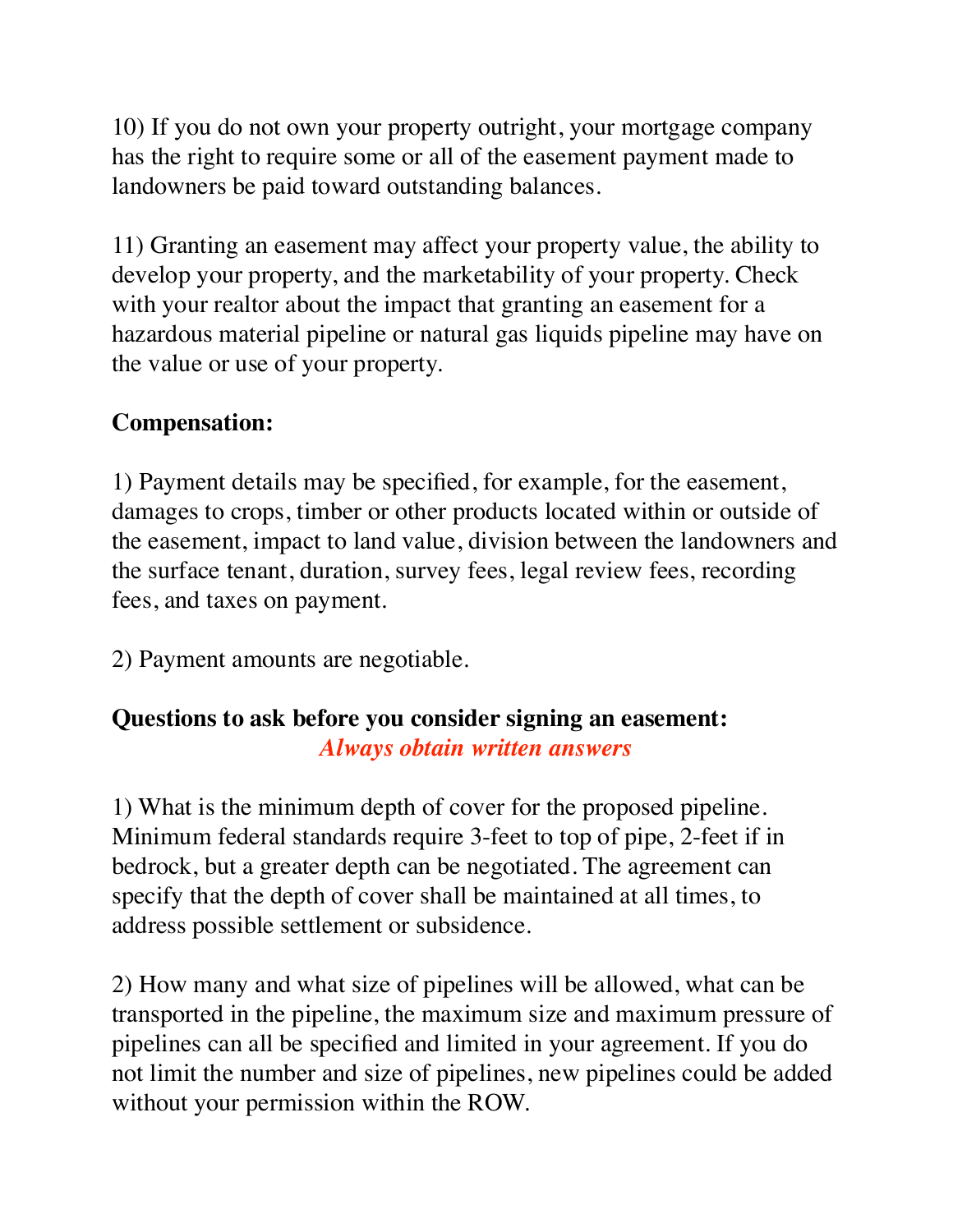3) What above-ground facilities, such as test leads, markers, rectifiers, casing vents, valves and valve actuators, meter stations and pig launcher/ receivers, compressor stations, will be allowed.

4) What rights of access across the property to the easement will be allowed, if any. The right of access to the easement can be limited, so that the company will not be able to cross your property to gain access to the easement but will be limited to using the easement itself for any monitoring, maintenance, testing and repair.

5) The location and dimensions of the temporary and permanent easement.

6) Is consent of the landowner needed before the easement can be transferred, sold, or assigned to another pipeline company by the easement holder.

7) What are the limitations on the use that can be made of the easement by the landowner.

8) Will the company participate in alternative dispute resolution for resolving disputes between the landowner and pipeline company.

9) Will the pipeline company incorporate all landowner requirements into the easement document.

### **Construction-related provisions:**

1) Who is the point of contact during construction, who can be called day or night of there is a problem. Phone and email contact information.

2) What days and hours will construction activity be allowed and do those activity hours comply with local ordinances. If they do not, why and how might the construction activity be altered to comply.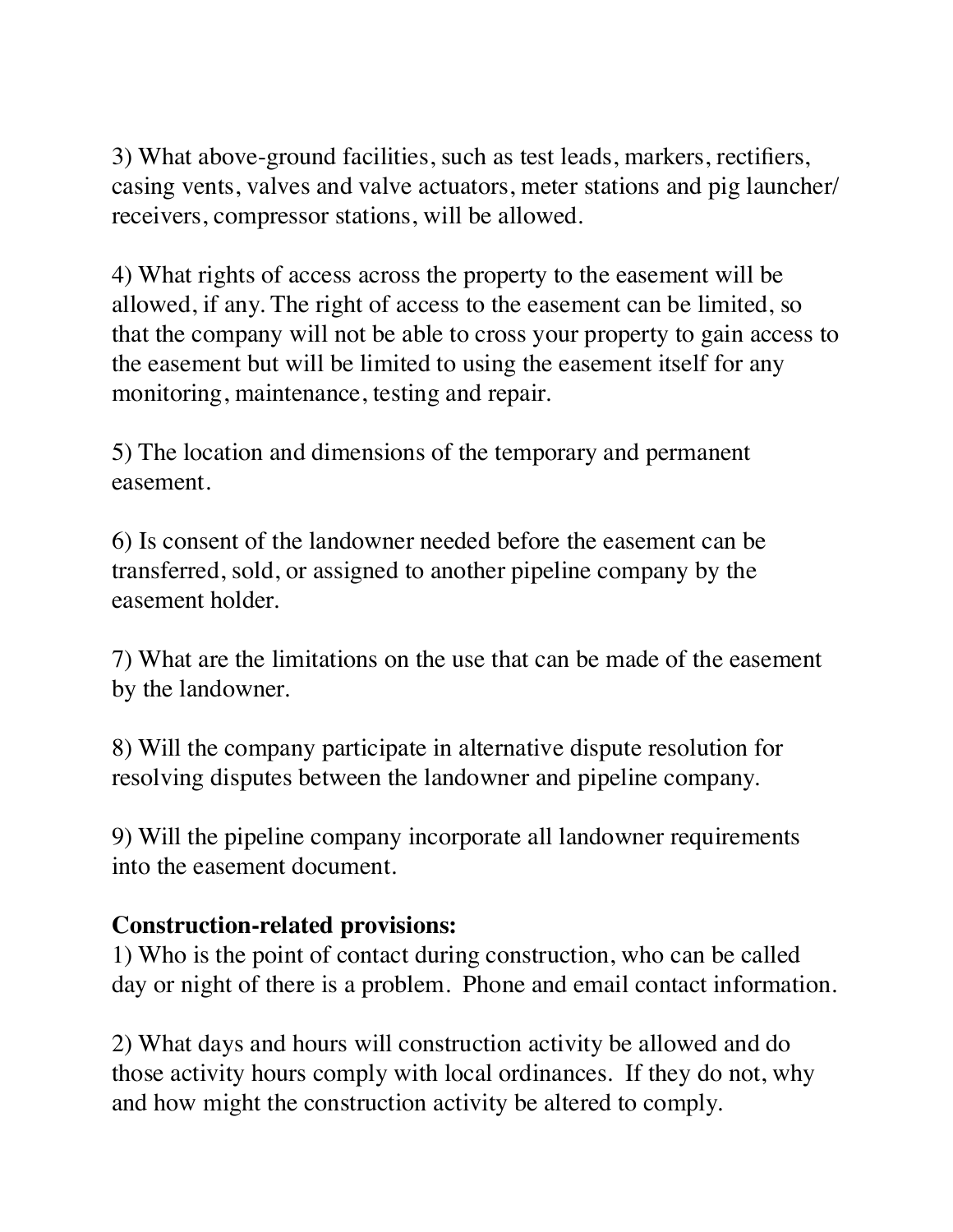3) Ask for copies of construction plans, including location of temporary roads, if any, disposition of brush or trees removed from right of way; the segregation, stockpiling, and restoration of topsoil and subsoil, revegetation and other, restoration requirements, the timetable for construction, location of temporary crossings across open trenches or ditches, backfilling and compaction of trenches, and stone removal and disposition, etc. Some of these details should be included in the FERC approval but ask the operator for their copy.

4) Ask for a blasting plan if blasting will occur, including a blasting schedule and a pre-blast survey of all buildings, wells, springs, and other structures be done to document pre-blasting conditions, followed by a post-blasting survey and an agreement to compensate for any changes occurring between those periods.

5) A construction bond to cover all construction-related responsibilities under the agreement, including payment for damages to crops, structures, buildings, and water supplies (including water quality testing and well yield).

6) A water supply replacement obligation in the event that the excavation, construction, blasting, or operation (leakage, etc.) causes loss, diminution, or contamination of water supply.

7) The surveying and staking of the easement prior to construction.

8) Compensation for any damage to trees, crops, plants, fences, etc. during construction. You may negotiate restoration above and beyond the Restoration Plan, including timeframe for restoration, types of grasses and other vegetation to be planted and numbers of trees removed (ie two for one for 6" diameter and up trees).

9) Pre construction survey of easement provided in hard copy.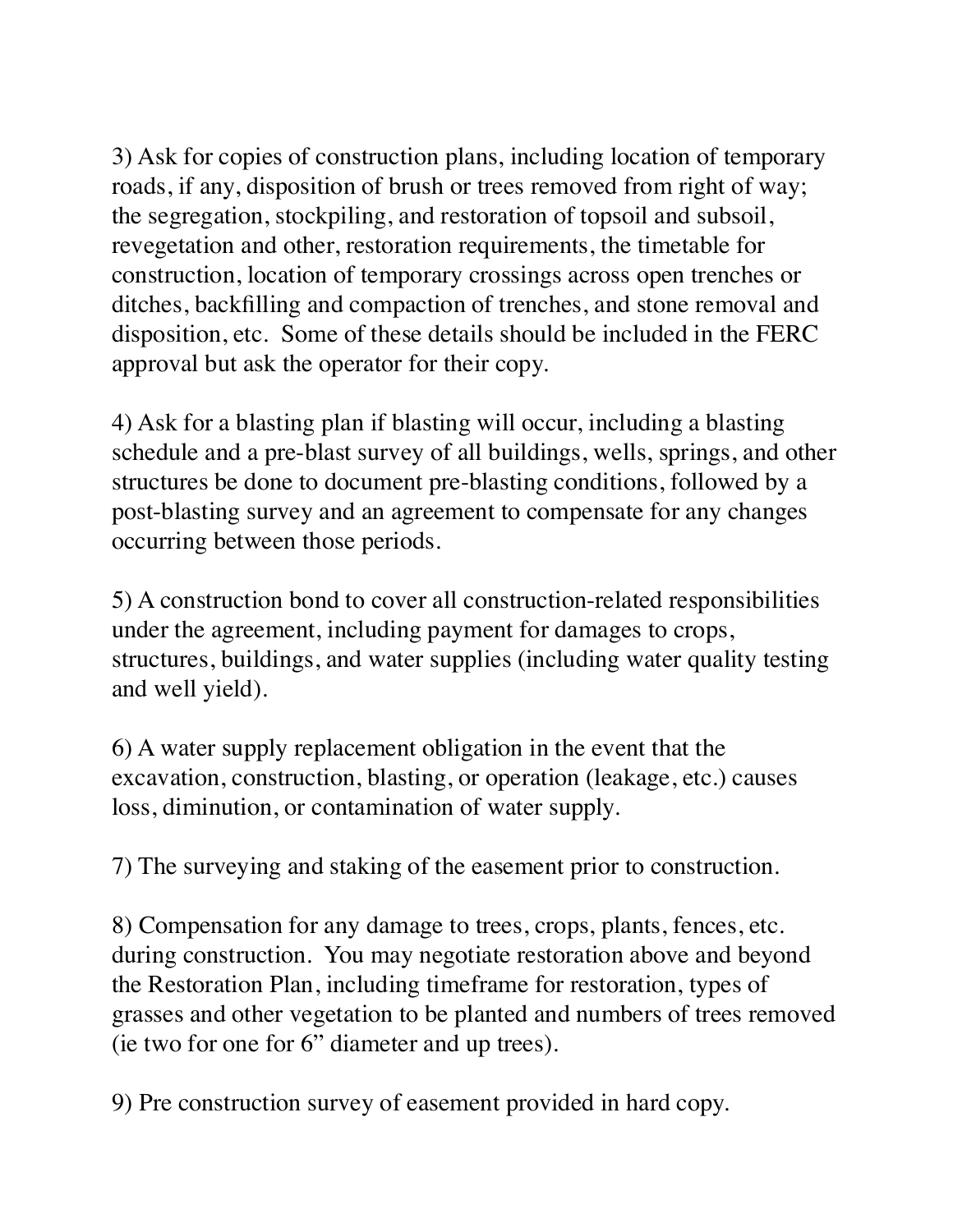10) Evidence of maintenance of casualty and liability insurance and worker's compensation insurance for personal or property damage during construction.

## **Operation, Maintenance, Abandonment**

1) Access to the easement by the easement holder (i.e. if fenced, who can gain access, and does access require prior notification to the landowner). Where fencing or gates exist, what locks will be used and who will have access to the locks.

2) The name and information on the landowner's contact with the easement holder, including emergency contact information.

3) Frequency and manner of inspection and maintenance schedule.

4) Who bears responsibility for maintenance of right-of-way, and how it will be maintained (i.e. mowing, use of herbicides or not, etc.) ROW's do NOT have to be mowed or cleared of areas such as farm fields or natural wildlife habitats.

5) When the pipeline and related structures are deemed "abandoned," will the pipeline and other related structures be removed, and will the easement be revegetated and then revert to the landowner?

6) Mandatory termination of the easement for non-use over a defined period of time, and for failure of the company to comply with the terms of the easement.

7) Liability for property damage and personal injuries during operation, and abandonment.

8) An indemnity agreement providing that the easement holder will save and hold harmless the other party against any legal causes of action,